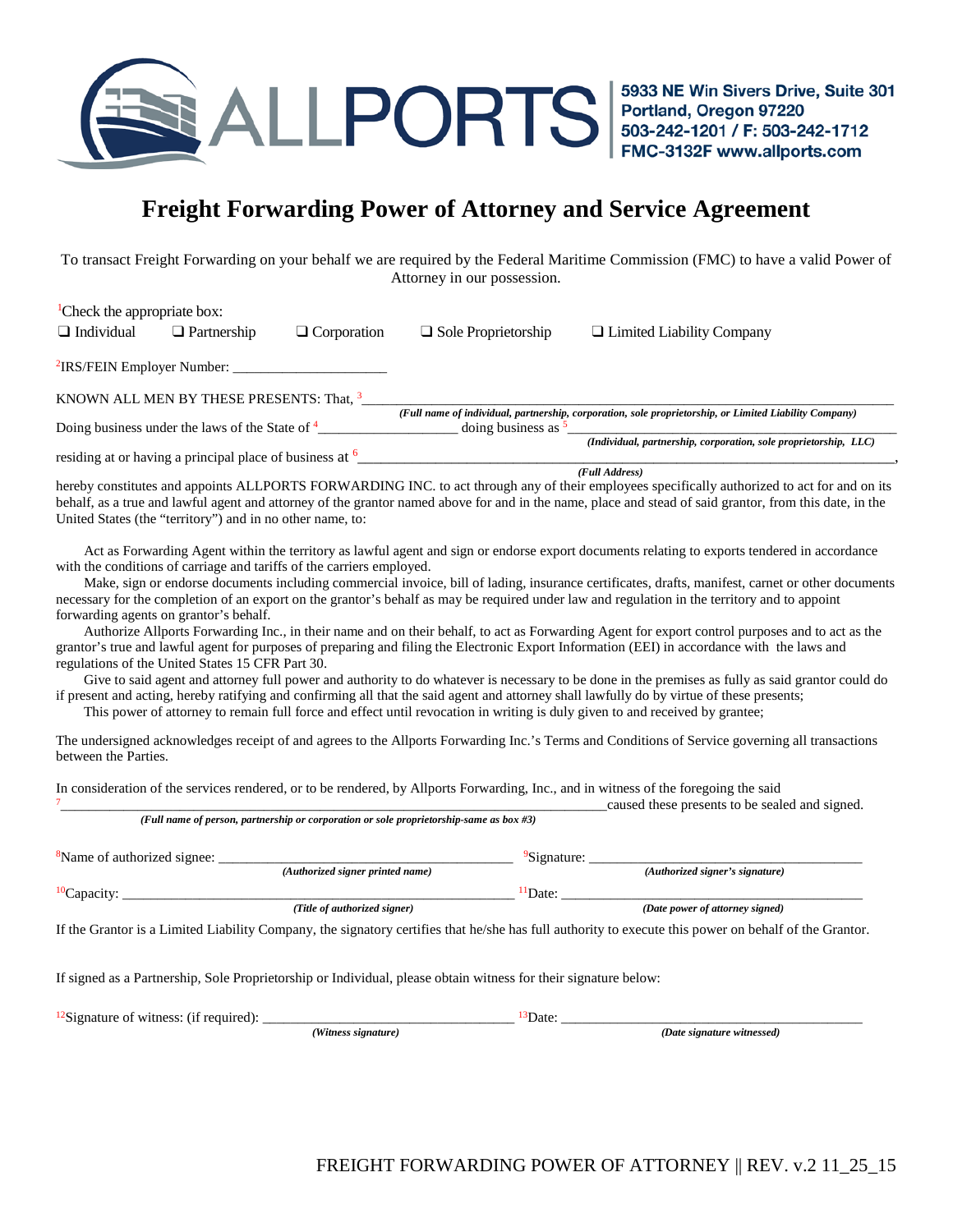

# **Freight Forwarding Power of Attorney and Service Agreement**

# Instructions

- 1. Please check the box that describes your legal status.
- 2. Please insert your Internal Revenue Service / Federal Employer Tax Identification Number.
- 3. Please insert the full name of exporting entity.
- 4. Please insert state where exporter is located (or state in which incorporated).
- 5. Please repeat type of legal organization as under #1.
- 6. Please insert physical street address of exporting entity.
- 7. Please insert the full name of the exporting entity.
- 8. Please insert the name of the person signing the power of attorney.
- 9. Please sign. Original signature required, no stamps or electronic signatures.
- 10. Please insert the title of the person signing in #9 (ex: Owner, President, Export Manager).
- 11. Please insert the date the document is signed.
- *12 and 13 only apply to Partnerships, Sole Proprietorships or Individuals*
- 12. When this Power of Attorney is signed as Partnerships, Sole Proprietorships or Individuals another person needs to witness the signature in #9. Witness to sign in #12.
- 13. Please insert the date the document signature is witnessed.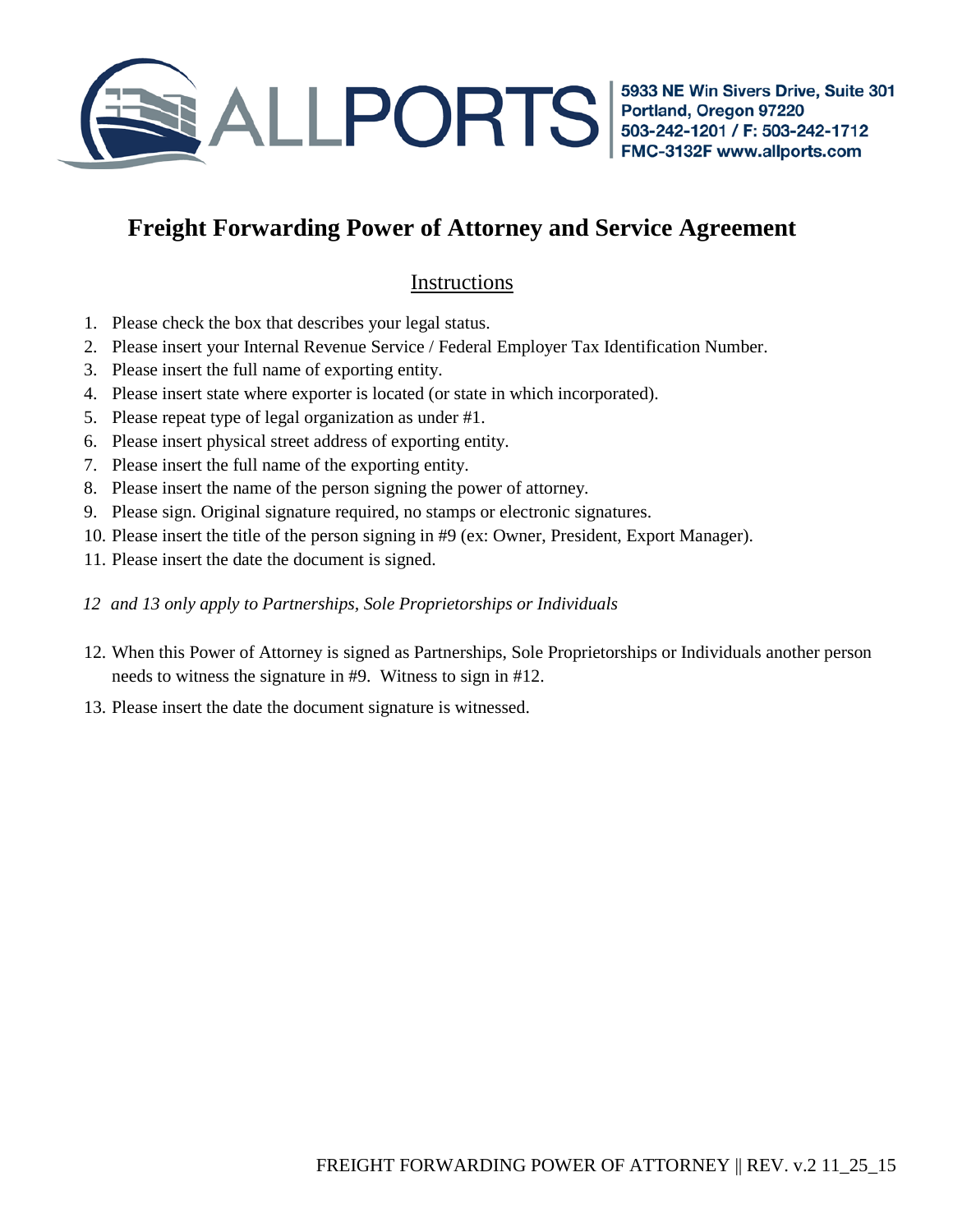All shipments to or from the Customer, which term shall include the exporter, importer, sender, receiver, owner, consignor, consignee, transferor or transferee of shipments, will be handled by ALLPORTS FORWARDING INC., (herein called 'Company') on the following terms and conditions:

These terms and conditions of service constitute a legally binding contract between the "Company" and the "Customer". In the event the Company renders services and issues a document containing Terms and Conditions governing such services, the Terms and Conditions set forth in such other document(s) shall govern those services.

### **1. Definitions.**

(a) "Company" shall mean ALLPORTS FORWARDING INC., its subsidiaries, related companies, agents and/or representatives;

(b) "Customer" shall mean the person for which the Company is rendering service, as well as its agents and/or representatives, including, but not limited to, shippers, importers, exporters, carriers, secured parties, warehousemen, buyers and/or sellers, shipper's agents, insurers and underwriters, break-bulk agents, consignees, etc. **It is the responsibility of the Customer to provide notice and copy(s) of these terms and conditions of service to all such agents or representatives;**

(c) "Documentation" shall mean all information received directly or indirectly from Customer, whether in paper or electronic form;

(d) "Ocean Transportation Intermediaries" ("OTI") shall include an "ocean freight forwarder" and a "non-vessel operating carrier";

(e) "Third parties" shall include, but not be limited to, the following: "carriers, truckmen, cartmen, lightermen, forwarders, OTIs, customs brokers, agents, warehousemen and others to which the goods are entrusted for transportation, cartage, handling and/or delivery and/or storage or otherwise".

**2. Company as agent.** The Company acts as the "agent" of the Customer for the purpose of performing duties in connection with the entry and release of goods, post entry services, the securing of export licenses, the filing of export documentation on behalf of the Customer and other dealings with Government Agencies, or for arranging for transportation services or other logistics services in any capacity other than as a carrier. Company acts as an independent contractor.

#### **3. Limitation of Actions.**

(a) Unless subject to a specific statute or international convention, all claims against the Company for a potential or actual loss, must be made in writing and received by the Company, within ninety (90) days of the event giving rise to claim; the failure to give the Company timely notice shall be a complete defense to any suit or action commenced by Customer.

(b) All suits against Company must be filed and properly served on Company as follows:

- (i) For claims arising out of ocean transportation, within one (1) year from the date of the loss;
- (ii) For claims arising out of air transportation, within two (2) years from the date of the loss;
- (iii) For claims arising out of the preparation and/or submission of an import entry(s), within seventy five (75) days from the date of liquidation of the entry(s); (iv) For any and all other claims of any other type, within two (2) years from the date of the loss or damage.

**4. No Liability For The Selection or Services of Third Parties and/or Routes.** Unless services are performed by persons or firm engaged pursuant to express written instructions from the Customer, Company shall use reasonable care in its selection of third parties, or in selecting the means, route and procedure to be followed in the handling, transportation, clearance and delivery of the shipment; advice by the Company that a particular person or firm has been selected to render services with respect to the goods, shall not be construed to mean that the Company warrants or represents that such person or firm will render such services nor does Company assume responsibility or liability for any action(s) and/or inaction(s) of such third parties and/or its agents, and shall not be liable for any delay or loss of any kind, which occurs while a shipment is in the custody or control of a third party or the agent of a third party; all claims in connection with the Act of a third party shall be brought solely against such party and/or its agents; in connection with any such claim, the Company shall reasonably cooperate with the Customer, which shall be liable for any charges or costs incurred by the Company.

**5. Quotations Not Binding.** Quotations as to fees, rates of duty, freight charges, insurance premiums or other charges given by the Company to the Customer are for informational purposes only and are subject to change without notice; no quotation shall be binding upon the Company unless the Company in writing agrees to undertake the handling or transportation of the shipment at a specific rate or amount set forth in the quotation and payment arrangements are agreed to between the Company and the Customer.

# **6. Reliance On Information Furnished.**

(a) Customer acknowledges that it is required to review all documents and declarations prepared and/or filed with U.S. Customs & Border Protection, other Government Agency and/or third parties, and will immediately advise the Company of any errors, discrepancies, incorrect statements, or omissions on any declaration or other submission filed on Customers behalf;

(b) In preparing and submitting customs entries, export declarations, applications, documentation and/or export data to the United States and/or a third party, the Company relies on the correctness of all documentation, whether in written or electronic format, and all information furnished by Customer; Customer shall use reasonable care to insure the correctness of all such information and shall indemnify and hold the Company harmless from any and all claims asserted and/or liability or losses suffered by reason of the Customer's failure to disclose information or any incorrect or false statement by the Customer upon which the Company reasonably relied. The Customer agrees that the Customer has an affirmative non-delegable duty to disclose any and all information required to import, export or enter the goods.

**7. Declaring Higher Value To Third Parties.** Third parties to whom the goods are entrusted may limit liability for loss or damage; the Company will request excess valuation coverage only upon specific written instructions from the Customer, which must agree to pay any charges therefore; in the absence of written instructions or the refusal of the third party to agree to a higher declared value, at Company's discretion, the goods may be tendered to the third party, subject to the terms of the third party's limitations of liability and/or terms and conditions of service.

**8. Insurance.** Unless requested to do so in writing and confirmed to Customer in writing, Company is under no obligation to procure insurance on Customer's behalf; in all cases, Customer shall pay all premiums and costs in connection with procuring requested insurance.

# **9. Disclaimers; Limitation of Liability.**

(a) Except as specifically set forth herein, Company makes no express or implied warranties in connection with its services;

(b) Subject to (c) below, Customer agrees that in connection with any and all services performed by the Company, the Company shall only be liable for its negligent acts, which are the direct and proximate cause of any injury to Customer, including loss or damage to Customer's goods, and the Company shall in no event be liable for the acts of third parties;

(c) In connection with all services performed by the Company, Customer may obtain additional liability coverage, up to the actual or declared value of the shipment or transaction, by requesting such coverage and agreeing to make payment therefore, which request must be confirmed in writing by the Company prior to rendering services for the covered transaction(s).

(d) In the absence of additional coverage under (c) above, the Company's liability shall be limited to the following:

(i) where the claim arises from activities other than those relating to customs business, \$50.00 per shipment or transaction, or

(ii) where the claim arises from activities relating to "Customs business," \$50.00 per entry or the amount of brokerage fees paid to Company for the entry, whichever is less;